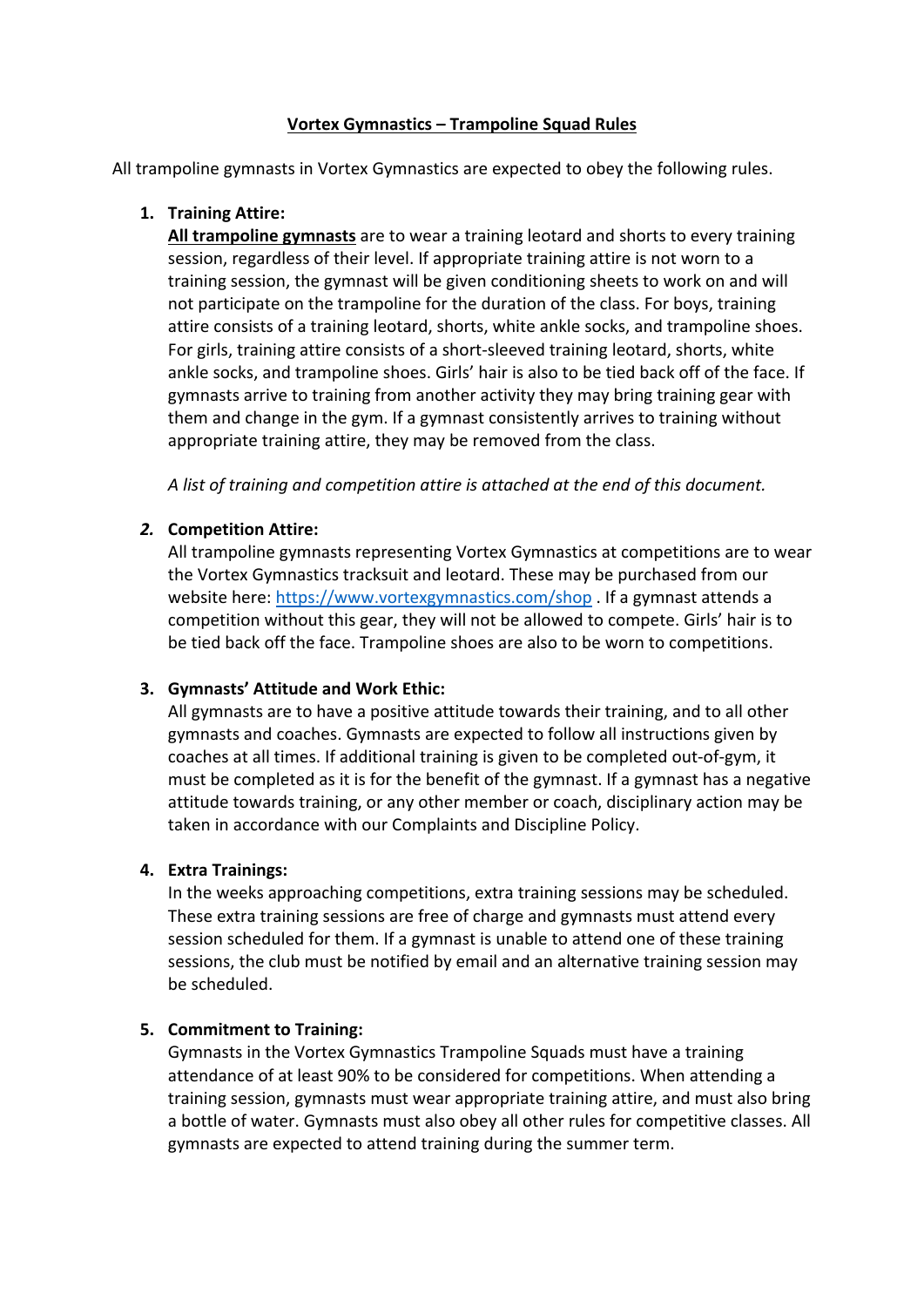#### **6. Junior Coaches and Assistant Coaches:**

All junior and assistant coaches must show respect towards all other members and coaches at all times. They are to follow senior coaches' instructions at all times. Junior and assistant coaches are not to coach above their ability level. If a junior/assistant coach fails to follow any of these rules, they may be removed as a junior/assistant coach.

### **7. Competition Selection Policy:**

Not all trampoline gymnasts training in competition groups will be selected for all competitions. Coaches will make selection decisions based on which gymnasts will be most competitively successful at each event. Ultimately the final decision is down to the coaches, and both gymnasts and parents are to respect these decisions. Attendance at summer training will be taken into consideration when selecting gymnasts for competitions.

For the National Series Trampoline Team and Synchro Competition in November/December, decisions regarding team compositions will be made on the basis of which gymnasts will contribute most to the team total, with the goal of a podium finish.

For the National Trampoline Qualifiers in March, coaches will assess all gymnasts in the months and weeks prior to competitions and will advise parents on whether or not they should enter their child in the competition. The final decision is down to the coaches.

#### **8. Trampoline National Squad/Development Squad Trials Selection Policy:**

When a gymnast reaches a certain level in their training, they will begin to deviate from the NDP (National Development Plan) pathway and towards the FIG (Fédération Internationale de Gymnastique) development pathway. This may allow them to become eligible for the National Development Squad. If this occurs, the Head of Trampoline in Vortex Gymnastics will notify the gymnast's parents and a decision will be made as to whether to trial for the National Development Squad or not.

In order to be eligible to trial for the National Development Squad, a gymnast must achieve a mark of 85% in range and conditioning in class, judged by a Level 2 or Level 3 judge, and must be able to pass the current trial criteria, or the criteria from the previous year if new criteria has not been released.